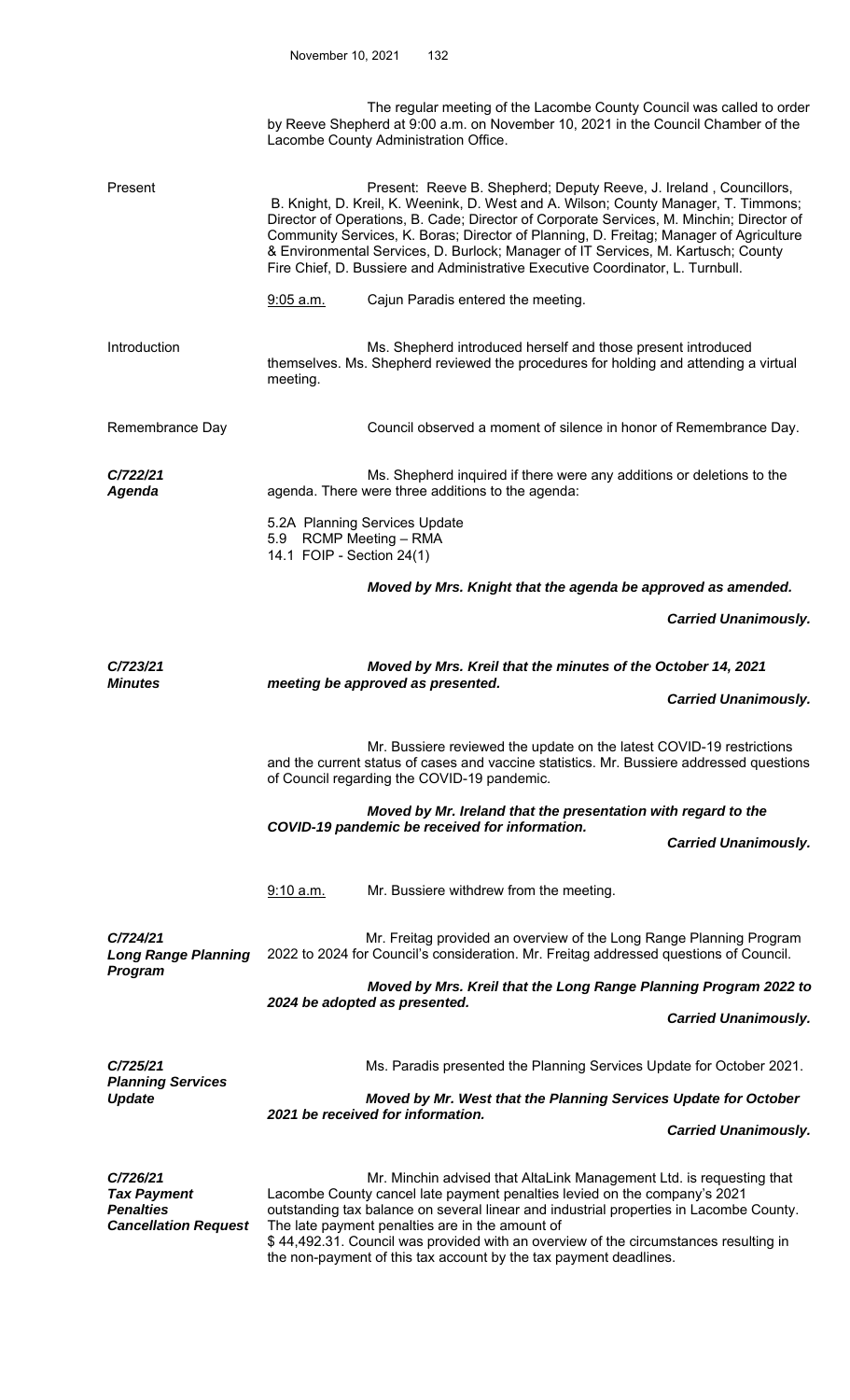*Moved by Mr. Ireland that Lacombe County cancel the \$ 44,492.31 late payment penalties levied on the following tax accounts:* 

|                                                                                   | #0000448903<br>#3825316021<br>#3903162003<br>#3926022002<br>#4027012002<br>#4126012003<br>#4126013002                                                                                                                                                                                                                                                                                                                                                                                                                             |  |  |  |  |
|-----------------------------------------------------------------------------------|-----------------------------------------------------------------------------------------------------------------------------------------------------------------------------------------------------------------------------------------------------------------------------------------------------------------------------------------------------------------------------------------------------------------------------------------------------------------------------------------------------------------------------------|--|--|--|--|
|                                                                                   | <b>Motion Lost.</b>                                                                                                                                                                                                                                                                                                                                                                                                                                                                                                               |  |  |  |  |
| C/727/21<br><b>Tax Payment Penalty</b><br><b>Cancellation Request</b>             | Mr. Minchin presented a request from 1829842 Alberta Ltd (operating as<br>Bizi Transport) that Lacombe County cancel the late payment penalty levied on the<br>company's 2021 outstanding tax balance for its industrial property in Lacombe County.<br>The late payment penalty is in the amount of<br>\$1,306.01. Council was provided with an overview of the circumstances resulting in the<br>non-payment of this tax account by the tax payment deadlines.<br>Moved by Mrs. Kreil that Lacombe County cancel the \$1,306.01 |  |  |  |  |
|                                                                                   | late payment penalty levied on tax account #3927232040.<br><b>Motion Lost.</b>                                                                                                                                                                                                                                                                                                                                                                                                                                                    |  |  |  |  |
|                                                                                   |                                                                                                                                                                                                                                                                                                                                                                                                                                                                                                                                   |  |  |  |  |
| Pecuniary Interest<br>Declared                                                    | Mr. Ireland declared a pecuniary interest regarding the Lynx Energy<br>request and withdrew from the meeting.<br>Time: 9:40 a.m.                                                                                                                                                                                                                                                                                                                                                                                                  |  |  |  |  |
| C/728/21<br><b>Tax Payment</b><br><b>Penalties</b><br><b>Cancellation Request</b> | Mr. Minchin advised that Lynx Energy is requesting that Lacombe<br>County cancel late payment penalties levied on the company's 2020 outstanding tax<br>balance for its oil and gas properties in Lacombe County. The late payment penalties<br>are in the amount of \$57,350.15. Council was provided with an overview of the<br>circumstances resulting in the non-payment of this tax account by the tax payment<br>deadlines.                                                                                                 |  |  |  |  |
|                                                                                   | Moved by Mrs. Knight that Lacombe County cancel the \$57,350.15<br>late payment penalties levied on properties owned by Lynx Energy.                                                                                                                                                                                                                                                                                                                                                                                              |  |  |  |  |
|                                                                                   | <b>Motion Lost.</b>                                                                                                                                                                                                                                                                                                                                                                                                                                                                                                               |  |  |  |  |
|                                                                                   | 9:45 a.m.<br>Mr. Ireland entered the meeting.                                                                                                                                                                                                                                                                                                                                                                                                                                                                                     |  |  |  |  |
| C/729/21<br><b>SLRWWC</b><br><b>Budget 2022</b>                                   | Mr. Minchin advised that as Lacombe County is a member of the Sylvan<br>Lake Regional Wastewater Commission the County is given the opportunity to comment<br>on the operating and capital budgets of the Commission. Mr. Minchin presented the<br>highlights of the 2022 operating budget and the Commission's 3-year operating plan.<br>The budget will be considered for adoption by the Commission at its December 13, 2021<br>meeting.                                                                                       |  |  |  |  |
|                                                                                   |                                                                                                                                                                                                                                                                                                                                                                                                                                                                                                                                   |  |  |  |  |
|                                                                                   | Moved by Mrs. Kreil that the Sylvan Lake Regional Wastewater<br>Commission budget for 2022 and the 3-year operating plan be received for<br>information; and further, that a letter be forwarded to the Commission stating that<br>Lacombe County has no comments or questions regarding the proposed budget.                                                                                                                                                                                                                     |  |  |  |  |
|                                                                                   | <b>Carried Unanimously.</b>                                                                                                                                                                                                                                                                                                                                                                                                                                                                                                       |  |  |  |  |
| C/730/21<br><b>RMA Convention</b><br><b>Resolutions</b>                           | Council reviewed the proposed RMA Fall Convention resolutions. The<br>Convention will be held in Edmonton from November 22 to 26, 2021.                                                                                                                                                                                                                                                                                                                                                                                           |  |  |  |  |
|                                                                                   | Moved by Mr. Ireland that the RMA Spring Convention resolutions                                                                                                                                                                                                                                                                                                                                                                                                                                                                   |  |  |  |  |
|                                                                                   | be received for information.<br><b>Carried Unanimously.</b>                                                                                                                                                                                                                                                                                                                                                                                                                                                                       |  |  |  |  |
|                                                                                   | Greg Lunn, President of Lacombe Fish & Game Association and Alan<br>10:25 a.m.<br>Henderson, Vice President of the Association entered the meeting.                                                                                                                                                                                                                                                                                                                                                                               |  |  |  |  |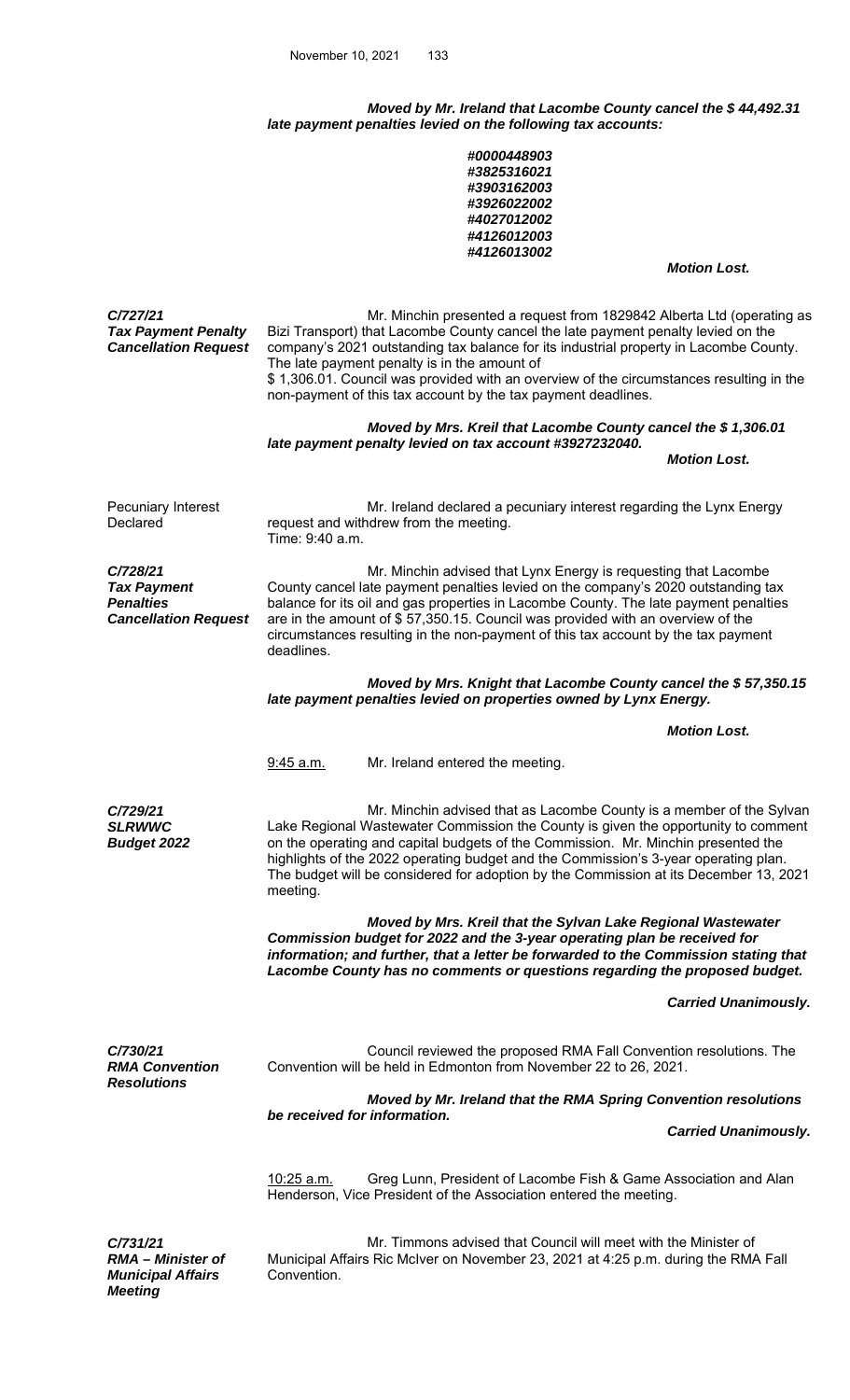## *Moved by Mrs. Kreil that the information on the meeting with the Minister of Municipal Affairs, Ric McIver on November 23, 2021 at 4:25 p.m. be received for information.*

## *Carried Unanimously*.

 Mr. West declared a pecuniary interest in the public hearing regarding the Lacombe Fish and Game Association's proposal to lease Lacombe County Municipal Reserve described as Plan 802 1368 Block 1 Lot 2 MR and Plan 912 2491, Block 1, Lot 3 MR (Burbank Campground) for a 20-year term and withdrew from the meeting. Time: 10:33 a.m.

 *Moved by Mrs. Knight that the meeting recess in order to conduct a public hearing regarding the Lacombe Fish and Game Association's proposal to lease Lacombe County Municipal Reserve described as Plan 802 1368, Block 1, Lot 2 MR and Plan 912 2491, Block 1, Lot 3 MR (Burbank Campground) for a 20 year term.*  **Carried Unanimously.** 

 The public hearing process is intended to allow all interested parties to address Council on the proposed lease.

 Council gave approval to hold a public hearing regarding the lease at the October 14, 2021 Council meeting.

Overview Mr. Burlock advised that the Lacombe Fish and Game Association (LFGA) currently leases two County municipal reserves at Burbank Campground:

- Lot 2MR, Block 1, Plan 8021368 2.10 acres
- Lot 3MR, Block 1, Plan 9122491 2.99 acres

 On October 14, 2021, Council approved for the LFGA to add up to 10 energized camping sites on Lot 2MR. These energized sites are a solution to noise complaints from the use of generators at the campground. Signing a new 20-year lease agreement will provide the LFGA with security on their investment into the site and provides the opportunity to update and strengthen the lease agreement. Lot 3MR will become a day-use area only.

Ms. Shepherd inquired if there were questions by Council.

*C/732/21 Public Hearing Lacombe Fish & Game Assoc. Lease* 

Council Questions **Mr.** Ireland inquired if the area above the MR is just a buffer. Mr. Burlock advised that area is private property. Mr. Burlock commented that on the north side of Lot 3MR three rows of seedlings have been planted to mitigate noise.

> Mr. Ireland inquired if there is parking for LOT 3MR. Mr. Burlock advised that there is parking provided in the northeast corner.

 Ms. Shepherd inquired if access to Lot 3MR (day use area) will be at the corner. Mr. Burlock advised there are two access points with the main access being on the south area.

 Mr. Burlock commented that there are two amendments to the current lease. There will be a payment of \$ 1.00 by the LFGA to the County and Clause 16 shall read 45 days for negotiations between parties.

 Mr. Ireland inquired where the energized sites are proposed to be installed. Mr. Lunn advised that on Lot 2MR along the riverbank the sites will start right on the property line of the Lot 2MR and go as far as the camp kitchen.

 Ms. Shepherd inquired if there were verbal submissions by government agencies. There were no verbal submissions from government agencies.

 Ms. Shepherd inquired if there were verbal submissions by municipal agencies. There were no verbal submissions from municipal agencies.

 Ms. Shepherd inquired if there were verbal submissions by the public. There were no verbal submissions from the public.

 Ms. Shepherd inquired if there were written submissions from government or municipal agencies. There were no written submissions received from government or municipal agencies.

 Ms. Shepherd inquired if there were written submissions from the public. There were no written submissions from the public.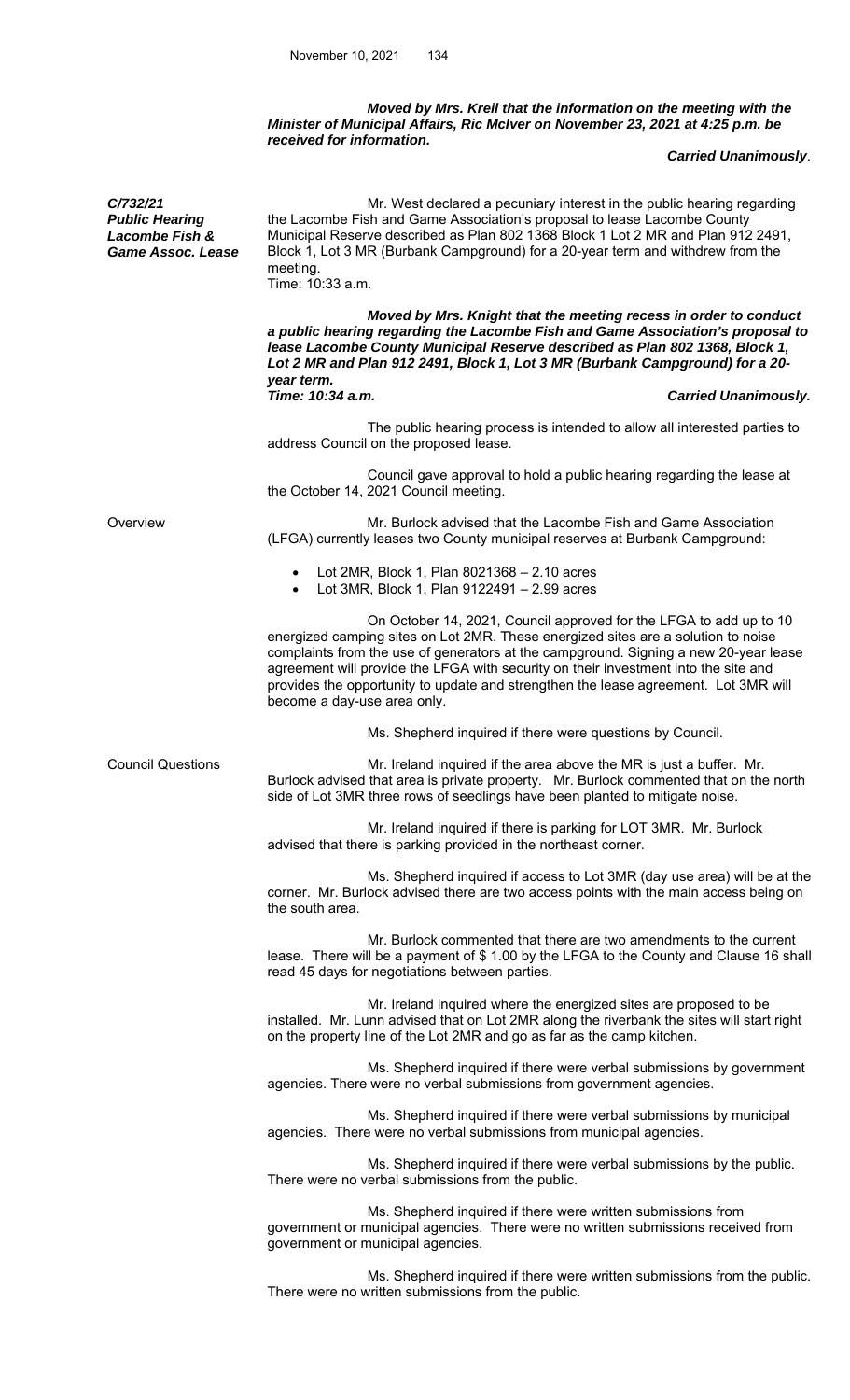Mr. Lunn commented on the improvements to the Burbank Campground and thanked Council for considering their proposals.

 Ms. Shepherd advised that if Council is satisfied that everyone has had an opportunity to make a presentation and that further information is not required it

would be appropriate to close the public hearing. *C/733/21 Moved by Mrs. Kreil that the public hearing adjourn. Public Hearing Time: 10:48 a.m.*  **Carried Unanimously.** *C/734/21 Lacombe Fish & Game Assoc. Lease Approval Moved by Mrs. Knight that the County Manager be authorized to enter into a lease agreement with the Lacombe Fish and Game Association for Lot 2MR, Block 1, Plan 802 1368 and Lot 3MR, Block 1, Plan 912 2491 for the period of November 11, 2021 to November 10, 2041. Carried Unanimously.*  10:49 a.m. Mr. Lunn and Mr. Henderson withdrew from the meeting. Mr. West entered the meeting. RMA RMCP Meeting **Mr. Timmons advised that Council will meet with Senior representatives** of the RCMP on November 24, 2021 at 4:00 p.m. during the RMA Fall Convention. *C/735/21 Financial Reports Moved by Mr. Wilson that the following reports be received for information: Budget to Actual Report as at September 30, 2021 Investment Report as at September 30, 2021 Capital Expenditure Report as at September 30, 2021 Carried Unanimously. C/736/21 Agenda Item Moved by Mr. Wilson that the Agenda Item Follow-up for October 28, 2021 be received for information.*  **Carried Unanimously.** Councillor Reports **Mrs.** Kreil reported on the following: Central RMA Zone Meeting Eckville Municipal Library Sylvan Lake Regional Wastewater Commission Eckville Remembrance Day Service Medicine River Watershed Society Medicine River Crime Watch Society RMRF Orientation Workshop In-House Orientation Meeting

Salary and Wage Meeting

Mrs. Knight reported on the following:

- Central RMA Zone Meeting
- Salary and Wage Meeting
- RMRF Orientation Workshop
- In-House Orientation Meeting
- Organizational Meeting
- Mirror Community Library
- Agriculture Service Board Regional Meeting

Mr. Ireland reported on the following:

- Central Zone RMA
- RDMUG
- Alix Chamber of Commerce
- Sargent Community Society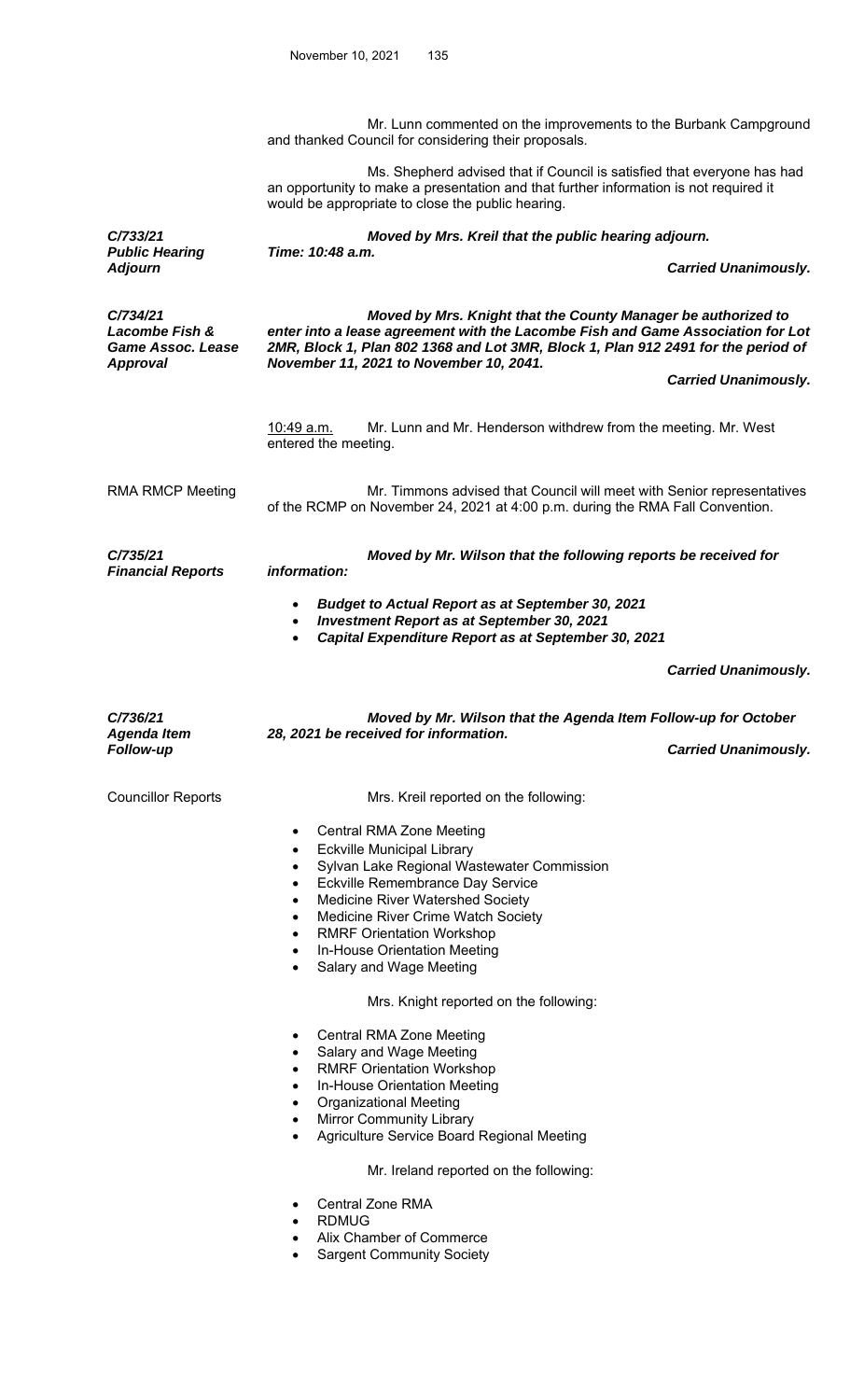11:20 a.m. Mr. Timmons withdrew from the meeting, Mr. Boras assumed Mr. Timmons duties.

11;20 a.m. Mary Kuchle, President and Austin Weaver, Executive Director of Lacombe Regional Tourism entered the meeting.

Mr. West reported on the following:

- All Council Meetings
- Lacombe Chamber of Commerce Meeting

Mr. Weenink reported on the following:

All Council Meetings

Mr. Wilson reported on the following:

- All Council Meetings
- ASB Meeting
- Bentley Library AGM
- Mayor Of Bentley Advised of No Remembrance Service

Ms. Shepherd reported on the following:

- Rural Crime Watch Zone Meeting
- Blackfalds Parks, Recreation & Culture Board
- Remembrance Day Ceremony

*C/737/21 Councillor Reports Moved by Mr. Weenink that the Council reports be received for information. Carried Unanimously. C/738/21 Lacombe Regional*  Ms. Kuchle and Mr. Weaver provided a presentation on the activities and initiatives Lacombe Regional Tourism highlighting the following: *Tourism Presentation*  Industry Introduction Tourism = Visitor Economy Presidents Message Brief Overview of 2021 Activities Changes for 2022 Funding Request for 2022 Council was also provided with the 2020 Lacombe Regional Tourism budget and the 2020 audited financial statements. Ms. Kuchle and Mr. Weaver addressed questions of Council. *Moved by Mr. Weenink that the Lacombe Regional Tourism presentation, the 2020 Lacombe Regional Tourism budget and 2020 audited financial statements be received for information; and further, that the RC(10) funding application be considered at the November 30, 2021 Council meeting. Carried Unanimously.*  The meeting reconvened following lunch with all Councillors, Mr. Timmons, Mr. Minchin, Mr. Boras, Mr. Freitag and Mrs. Turnbull present. Time: 1:00 p.m. *C/739/21 Consent Agenda Moved by Mrs. Kreil that the Consent Agenda be approved as presented. Carried Unanimously. C/740/21 Central Regional ASB Conference*  Ms. Shepherd commented that all Councillors are invited to chair future Committee of the Whole meetings. This would provide an opportunity for Councillors to gain experience in chairing a Council meeting. Mrs. Kreil commented that a local producer has concerns with the seeding of hail clouds. Planes seeded clouds in the Eckville area, and three storms

occurred in the next four days. Mrs. Kreil inquired if there is anything the ASB can do